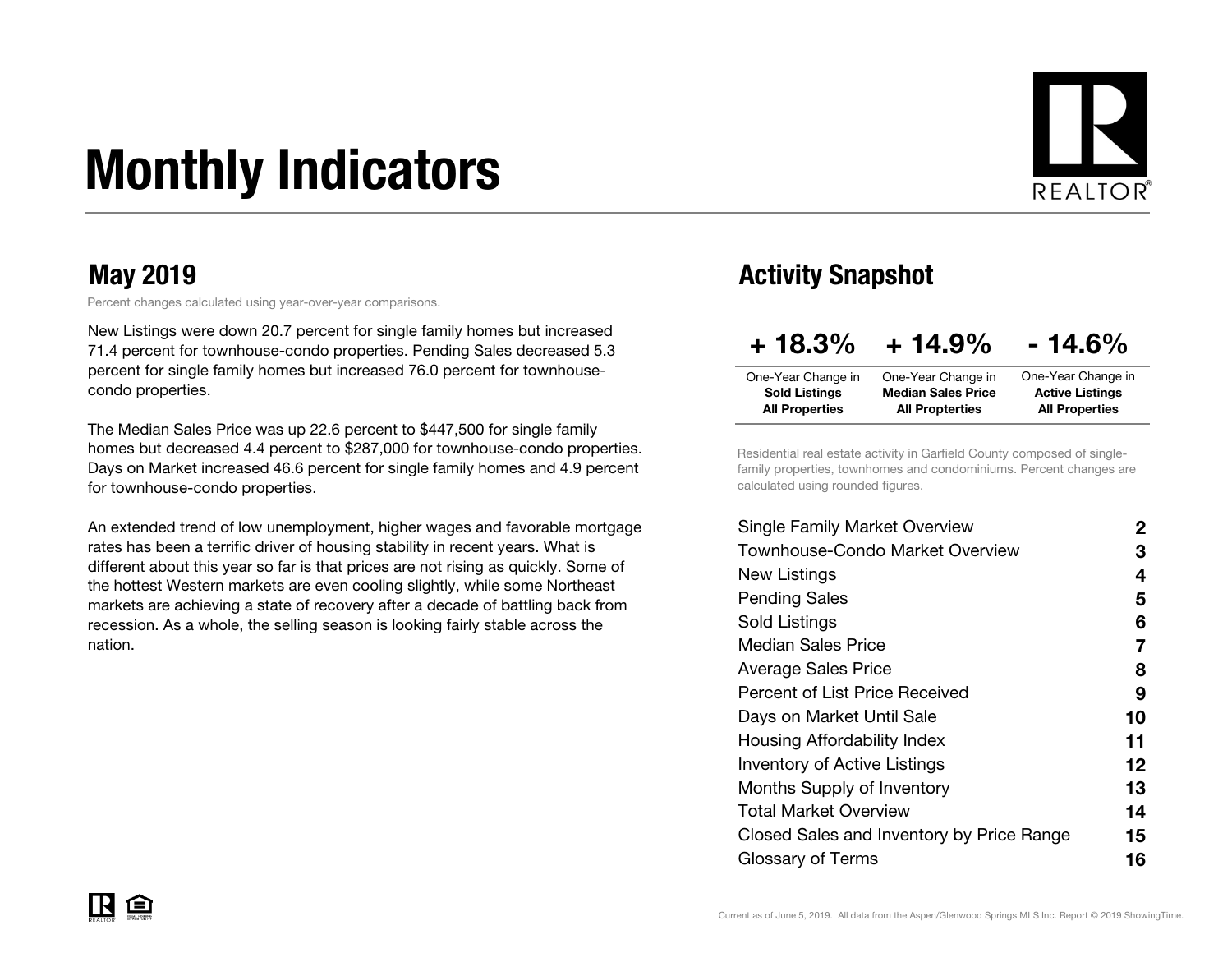### Single Family Market Overview

Key metrics by report month and for year-to-date (YTD) starting from the first of the year.



| <b>Key Metrics</b>                 | <b>Historical Sparkbars</b>                                    | $5 - 2018$ | 5-2019    | Percent Change |           | <b>YTD 2018 YTD 2019</b> | Percent Change |
|------------------------------------|----------------------------------------------------------------|------------|-----------|----------------|-----------|--------------------------|----------------|
| <b>New Listings</b>                | 6-2017<br>10-2017<br>2-2018<br>10-2018<br>6-2018<br>2-2019     | 164        | 130       | $-20.7%$       | 531       | 459                      | $-13.6%$       |
| <b>Pending Sales</b>               | 6-2017<br>10-2017<br>$2 - 2018$<br>6-2018<br>10-2018<br>2-2019 | 94         | 89        | $-5.3%$        | 383       | 358                      | $-6.5%$        |
| <b>Sold Listings</b>               | 2-2019<br>6-2017<br>10-2017<br>$2 - 2018$<br>6-2018<br>10-2018 | 79         | 92        | $+16.5%$       | 322       | 289                      | $-10.2%$       |
| <b>Median Sales Price</b>          | 2-2018<br>6-2017<br>10-2017<br>6-2018<br>10-2018<br>2-2019     | \$365,000  | \$447,500 | $+22.6%$       | \$393,750 | \$420,000                | $+6.7%$        |
| <b>Avg. Sales Price</b>            | 6-2017<br>10-2017<br>2-2018<br>6-2018<br>10-2018<br>2-2019     | \$430,912  | \$558,293 | $+29.6%$       | \$469,909 | \$516,582                | $+9.9%$        |
| <b>Pct. of List Price Received</b> | 6-2017<br>10-2017<br>$2 - 2018$<br>6-2018<br>10-2018<br>2-2019 | 98.2%      | 98.2%     | 0.0%           | 97.8%     | 97.8%                    | 0.0%           |
| <b>Days on Market</b>              | 6-2017<br>6-2018<br>10-2018<br>10-2017<br>2-2018<br>2-2019     | 58         | 85        | $+46.6%$       | 81        | 88                       | $+8.6%$        |
| <b>Affordability Index</b>         | 6-2017<br>10-2017<br>$2 - 2018$<br>10-2018<br>2-2019<br>6-2018 | 92         | 78        | $-15.2%$       | 86        | 84                       | $-2.3%$        |
| <b>Active Listings</b>             | 2-2018<br>6-2017<br>2-2019<br>10-2017<br>$6 - 2018$<br>10-2018 | 367        | 309       | $-15.8%$       |           |                          |                |
| <b>Months Supply</b>               | 2-2018<br>6-2018<br>2-2019<br>6-2017<br>10-2017<br>10-2018     | 5.2        | 4.4       | $-15.4%$       |           |                          |                |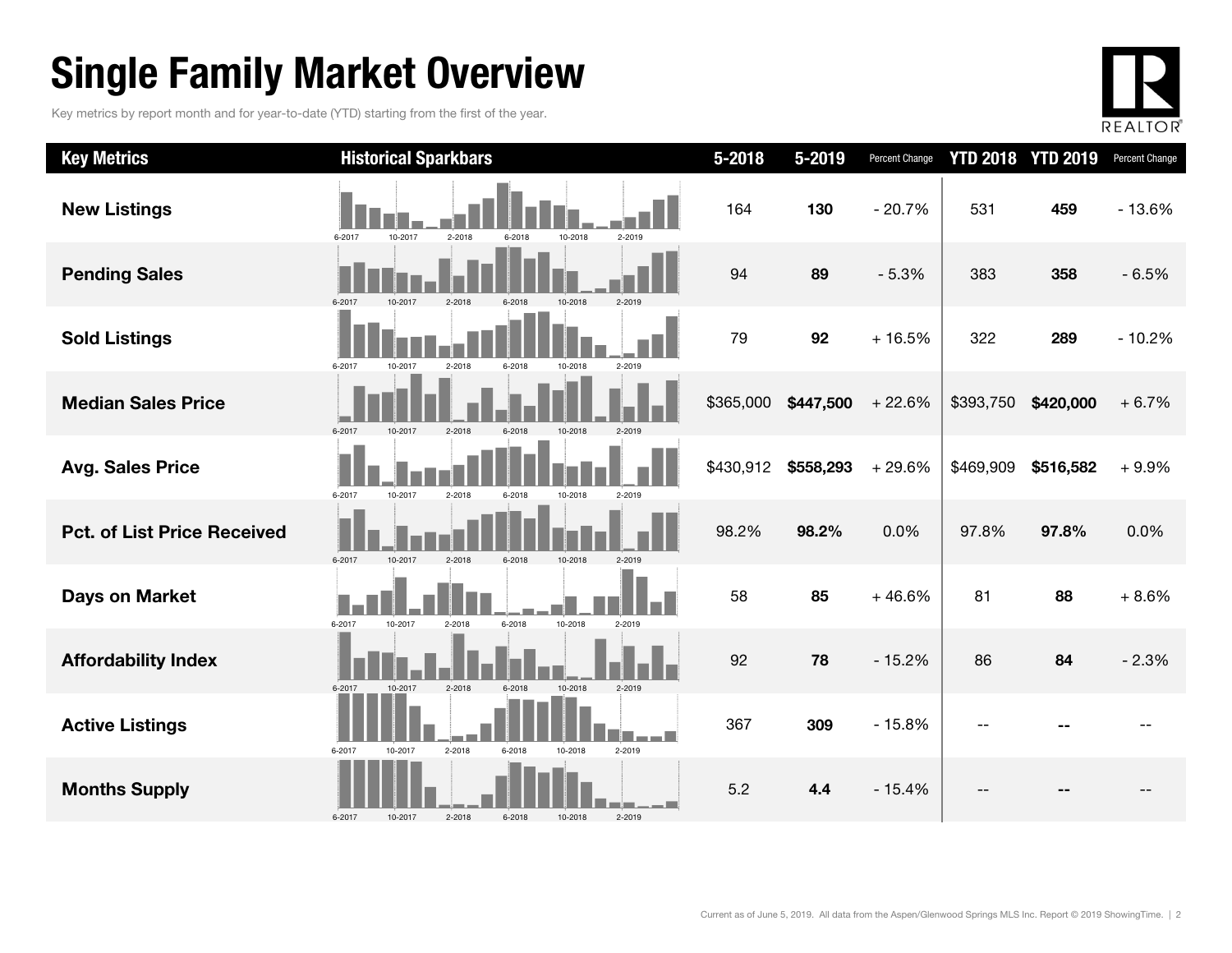### Townhouse-Condo Market Overview

Key metrics by report month and for year-to-date (YTD) starting from the first of the year.



| <b>Key Metrics</b>                 | <b>Historical Sparkbars</b>                                    | $5 - 2018$ | 5-2019    | Percent Change |           | <b>YTD 2018 YTD 2019</b> | Percent Change |
|------------------------------------|----------------------------------------------------------------|------------|-----------|----------------|-----------|--------------------------|----------------|
| <b>New Listings</b>                | 6-2017<br>10-2017<br>2-2018<br>6-2018<br>10-2018<br>2-2019     | 28         | 48        | $+71.4%$       | 176       | 188                      | $+6.8%$        |
| <b>Pending Sales</b>               | 2-2018<br>6-2017<br>10-2017                                    | 25         | 44        | $+76.0%$       | 134       | 158                      | $+17.9%$       |
| <b>Sold Listings</b>               | 6-2017<br>10-2017<br>2-2018<br>6-2018<br>10-2018<br>2-2019     | 30         | 37        | $+23.3%$       | 116       | 126                      | $+8.6%$        |
| <b>Median Sales Price</b>          | 10-2017<br>6-2017<br>$2 - 2018$<br>6-2018<br>10-2018           | \$300,250  | \$287,000 | $-4.4%$        | \$281,500 | \$299,000                | $+6.2%$        |
| <b>Avg. Sales Price</b>            | 6-2017<br>10-2017<br>2-2018<br>10-2018<br>6-2018<br>2-2019     | \$343,240  | \$301,546 | $-12.1%$       | \$307,028 | \$322,115                | $+4.9%$        |
| <b>Pct. of List Price Received</b> | 6-2017<br>2-2018<br>10-2018<br>10-2017<br>6-2018               | 99.2%      | 98.8%     | $-0.4%$        | 98.3%     | 98.4%                    | $+0.1%$        |
| Days on Market                     | 6-2017<br>10-2017<br>$2 - 2018$<br>6-2018<br>10-2018<br>2-2019 | 61         | 64        | $+4.9%$        | 76        | 80                       | $+5.3%$        |
| <b>Affordability Index</b>         | 2-2019<br>6-2017<br>10-2017<br>2-2018<br>6-2018<br>10-2018     | 112        | 122       | $+8.9%$        | 120       | 117                      | $-2.5%$        |
| <b>Active Listings</b>             | 2-2018<br>6-2018<br>10-2018<br>2-2019<br>6-2017<br>10-2017     | 91         | 82        | $-9.9%$        |           |                          |                |
| <b>Months Supply</b>               | 6-2018<br>10-2018<br>2-2019<br>6-2017<br>10-2017<br>2-2018     | 3.4        | 3.1       | $-8.8%$        |           |                          |                |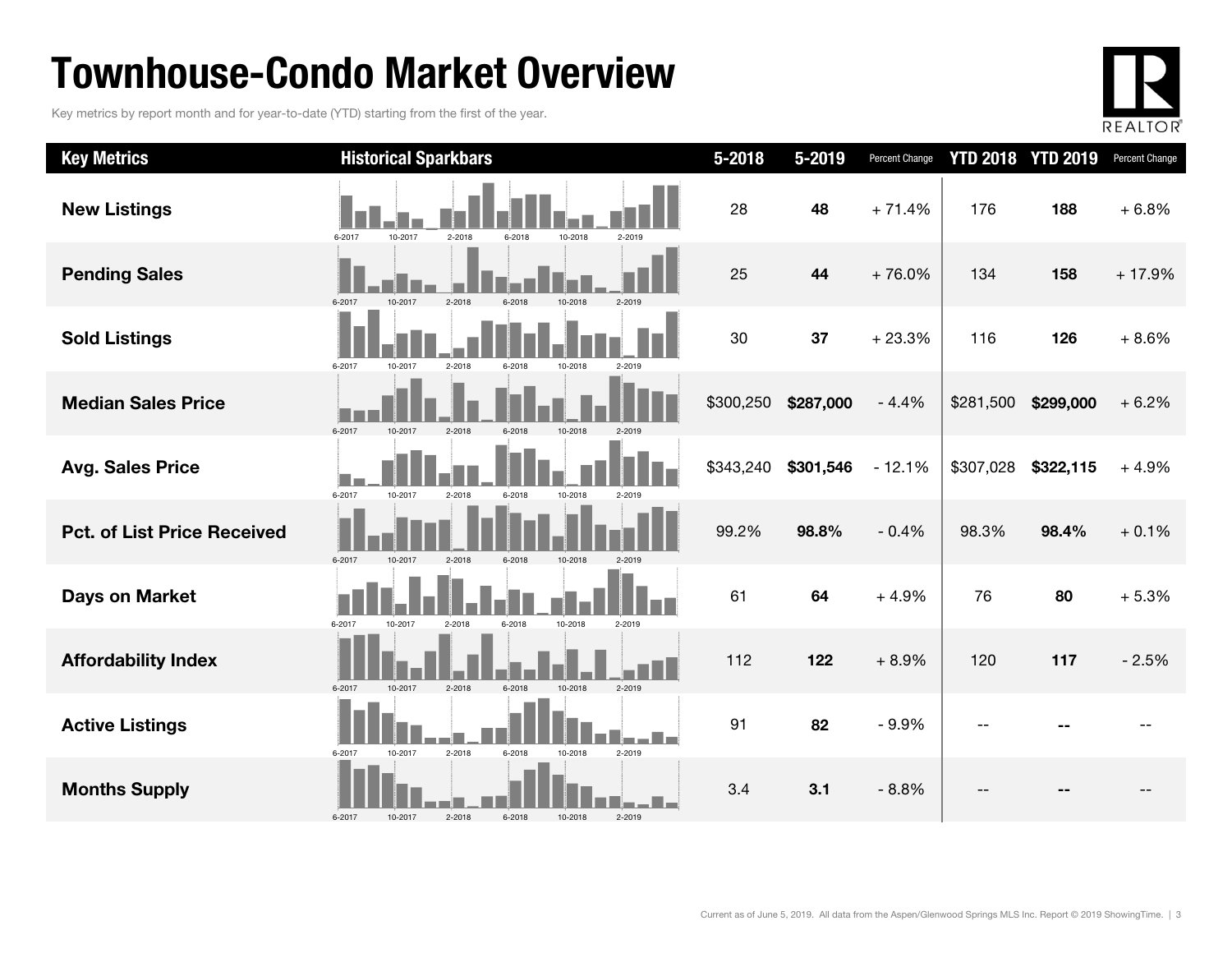### New Listings







| <b>New Listings</b> | Single<br>Family | <b>Percent Change</b><br>from Previous<br>Year | Townhouse-<br>Condo | <b>Percent Change</b><br>from Previous<br>Year |
|---------------------|------------------|------------------------------------------------|---------------------|------------------------------------------------|
| Jun-2018            | 140              | $+1.4%$                                        | 38                  | $-5.0\%$                                       |
| Jul-2018            | 98               | -5.8%                                          | 41                  | $+46.4%$                                       |
| Aug-2018            | 115              | $+22.3%$                                       | 41                  | $+28.1%$                                       |
| Sep-2018            | 101              | $+29.5%$                                       | 28                  | $+40.0\%$                                      |
| Oct-2018            | 90               | $+9.8%$                                        | 22                  | $-18.5%$                                       |
| Nov-2018            | 53               | $-8.6\%$                                       | 25                  | $+13.6%$                                       |
| Dec-2018            | 43               | $+2.4%$                                        | 16                  | $+23.1%$                                       |
| Jan-2019            | 59               | $-7.8\%$                                       | 28                  | $-6.7\%$                                       |
| Feb-2019            | 69               | $-10.4%$                                       | 31                  | $+10.7%$                                       |
| Mar-2019            | 84               | $-20.0\%$                                      | 33                  | $-17.5%$                                       |
| Apr-2019            | 117              | $-3.3\%$                                       | 48                  | $-4.0\%$                                       |
| May-2019            | 130              | $-20.7%$                                       | 48                  | $+71.4%$                                       |

#### Historical New Listings by Month

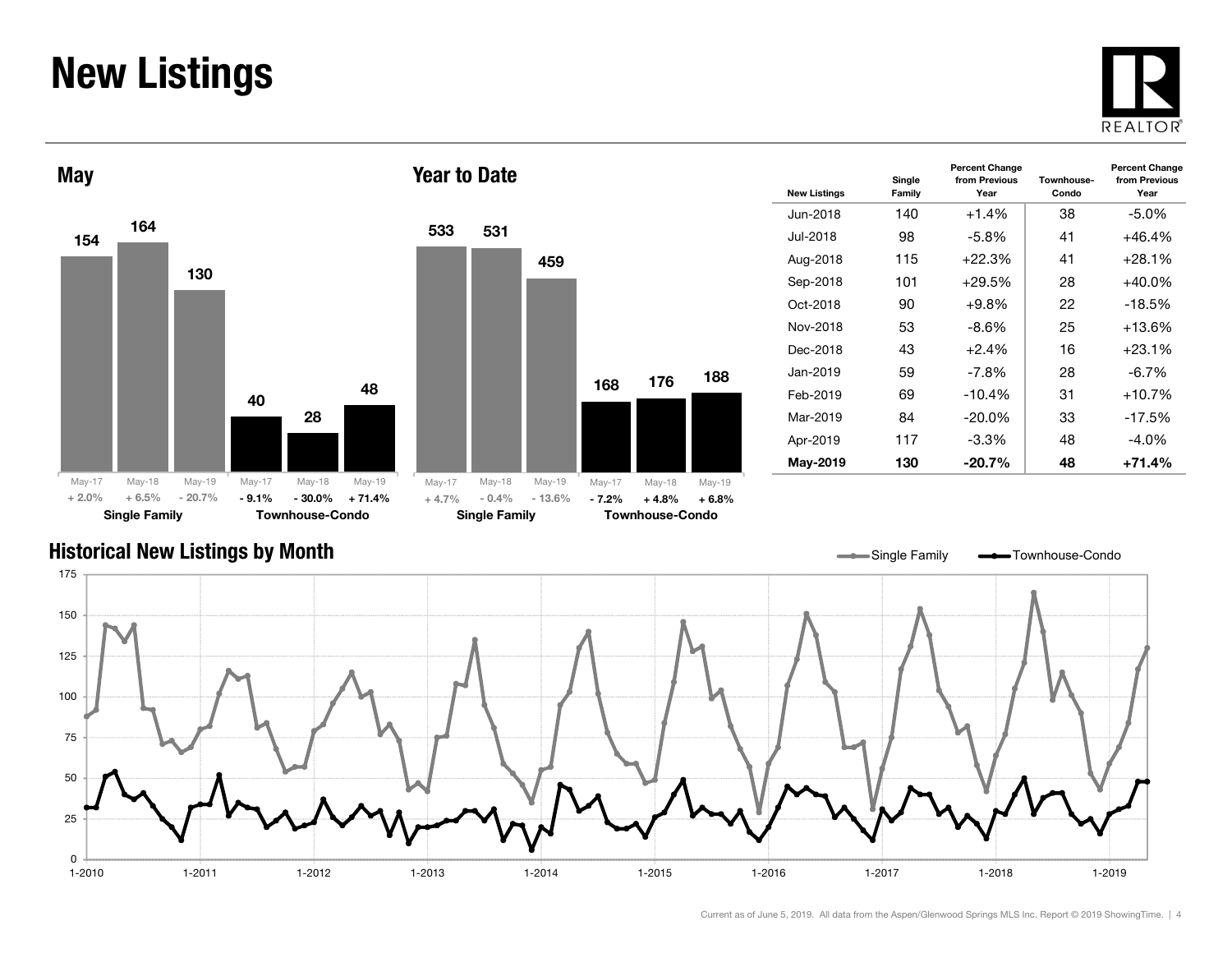#### Pending Sales







| <b>Pending Sales</b> | Single<br>Family | <b>Percent Change</b><br>from Previous<br>Year | Townhouse-<br>Condo | <b>Percent Change</b><br>from Previous<br>Year |
|----------------------|------------------|------------------------------------------------|---------------------|------------------------------------------------|
| Jun-2018             | 94               | +34.3%                                         | 21                  | $-43.2%$                                       |
| Jul-2018             | 80               | +6.7%                                          | 24                  | $-25.0%$                                       |
| Aug-2018             | 88               | $+31.3%$                                       | 32                  | $+68.4%$                                       |
| Sep-2018             | 67               | $-1.5\%$                                       | 28                  | $+21.7%$                                       |
| Oct-2018             | 64               | $+3.2\%$                                       | 23                  | $-14.8%$                                       |
| Nov-2018             | 39               | $-33.9\%$                                      | 26                  | $+13.0%$                                       |
| Dec-2018             | 42               | $-17.6%$                                       | 18                  | $-10.0\%$                                      |
| Jan-2019             | 53               | $-33.8\%$                                      | 16                  | $+6.7%$                                        |
| Feb-2019             | 59               | $+1.7%$                                        | 28                  | $+33.3%$                                       |
| Mar-2019             | 70               | $-10.3%$                                       | 31                  | -29.5%                                         |
| Apr-2019             | 87               | $+19.2%$                                       | 39                  | $+34.5%$                                       |
| May-2019             | 89               | $-5.3\%$                                       | 44                  | $+76.0\%$                                      |

Single Family **-**Townhouse-Condo

#### Historical Pending Sales by Month

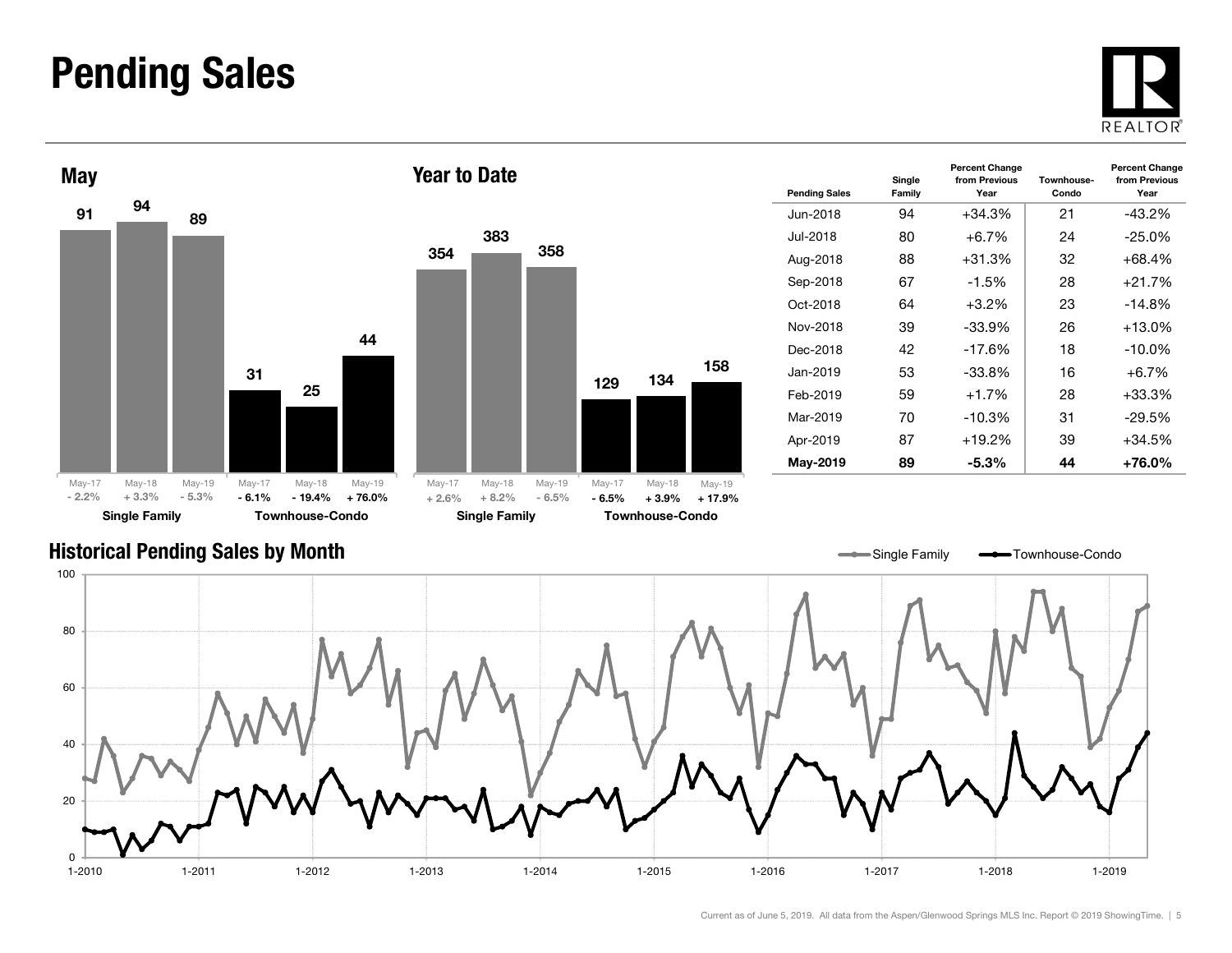### Sold Listings





| <b>Sold Listings</b> | Single<br>Family | <b>Percent Change</b><br>from Previous<br>Year | Townhouse-<br>Condo | <b>Percent Change</b><br>from Previous<br>Year |
|----------------------|------------------|------------------------------------------------|---------------------|------------------------------------------------|
| Jun-2018.            | 87               | $-14.7%$                                       | 31                  | $-16.2%$                                       |
| .Jul-2018            | 97               | $+21.3%$                                       | 25                  | $-13.8%$                                       |
| Aug-2018             | 99               | $+19.3%$                                       | 31                  | $-22.5%$                                       |
| Sep-2018             | 81               | $+11.0\%$                                      | 19                  | $0.0\%$                                        |
| Oct-2018             | 77               | $+26.2\%$                                      | 32                  | $+28.0\%$                                      |
| Nov-2018             | 62               | $0.0\%$                                        | 24                  | $-11.1%$                                       |
| Dec-2018             | 50               | $-21.9%$                                       | 25                  | $0.0\%$                                        |
| Jan-2019.            | 35               | $-28.6\%$                                      | 23                  | $+64.3%$                                       |
| Feb-2019             | 38               | -26.9%                                         | 13                  | -23.5%                                         |
| Mar-2019             | 58               | $-17.1%$                                       | 28                  | $+21.7%$                                       |
| Apr-2019             | 66               | -8.3%                                          | 25                  | $-21.9%$                                       |
| May-2019             | 92               | +16.5%                                         | 37                  | +23.3%                                         |

#### Historical Sold Listings by Month



126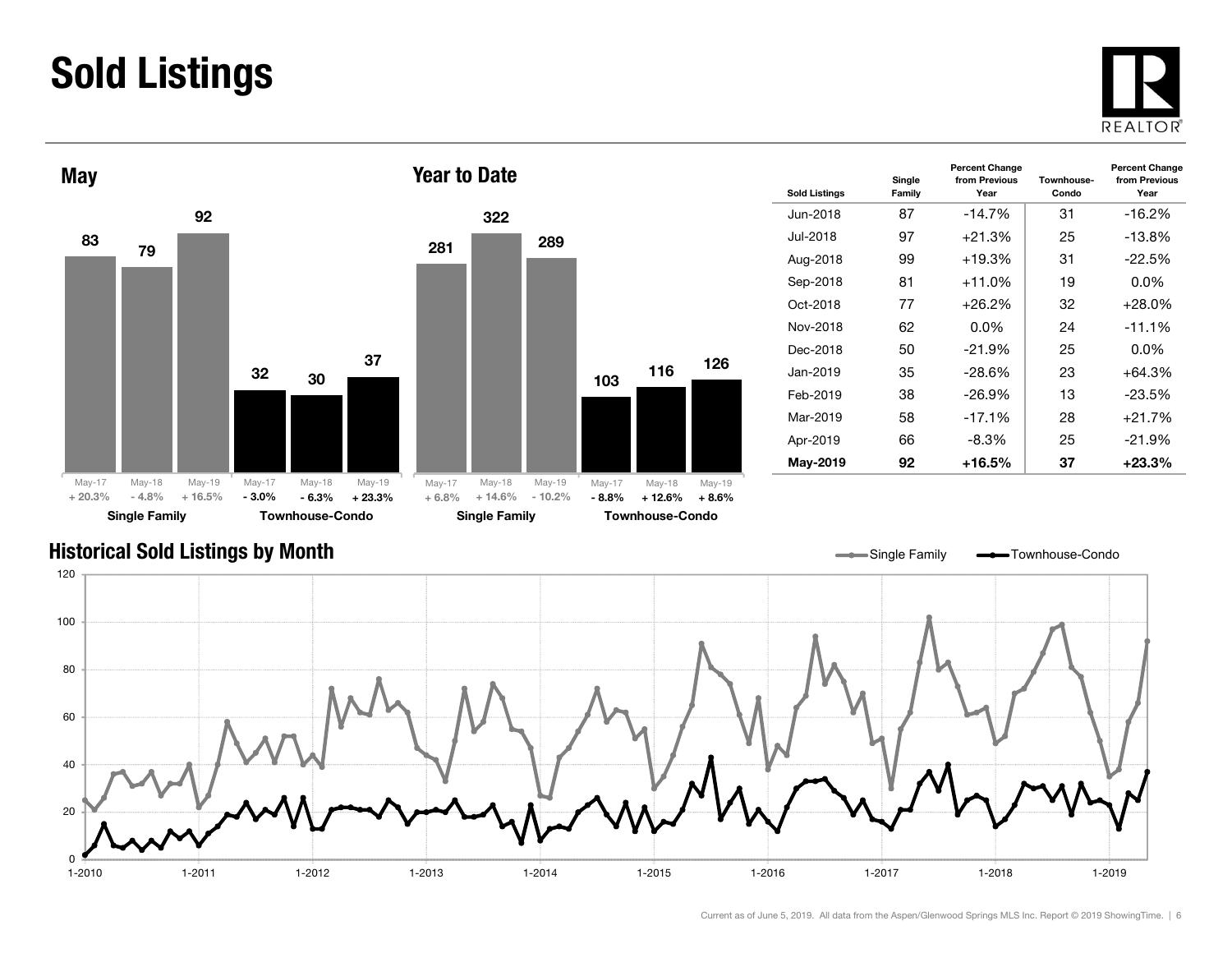#### Median Sales Price





| <b>Median Sales</b><br>Price | Single<br>Family | <b>Percent Change</b><br>from Previous<br>Year | Townhouse-<br>Condo | <b>Percent Change</b><br>from Previous<br>Year |
|------------------------------|------------------|------------------------------------------------|---------------------|------------------------------------------------|
| Jun-2018                     | \$410.000        | +18.0%                                         | \$287,000           | +10.4%                                         |
| Jul-2018.                    | \$376,500        | $-12.8%$                                       | \$303,500           | +18.6%                                         |
| Aug-2018                     | \$439,500        | $+7.3%$                                        | \$265,000           | $+3.3\%$                                       |
| Sep-2018                     | \$420.000        | $+1.2\%$                                       | \$280,000           | -1.8%                                          |
| Oct-2018                     | \$445,000        | $+4.7%$                                        | \$239,000           | $-20.1%$                                       |
| Nov-2018                     | \$460,000        | -5.6%                                          | \$286,000           | $-10.1%$                                       |
| Dec-2018                     | \$347,000        | $-15.4%$                                       | \$265,000           | -5.4%                                          |
| Jan-2019.                    | \$425.000        | -6.6%                                          | \$323,000           | +32.6%                                         |
| Feb-2019                     | \$373,500        | +10.7%                                         | \$310,000           | $0.0\%$                                        |
| Mar-2019                     | \$440.000        | +14.4%                                         | \$298.500           | $+8.5\%$                                       |
| Apr-2019                     | \$377,500        | $-11.6%$                                       | \$293,000           | +23.2%                                         |
| May-2019                     | \$447,500        | $+22.6\%$                                      | \$287,000           | $-4.4%$                                        |

Single Family **-**Townhouse-Condo

#### Historical Median Sales Price by Month

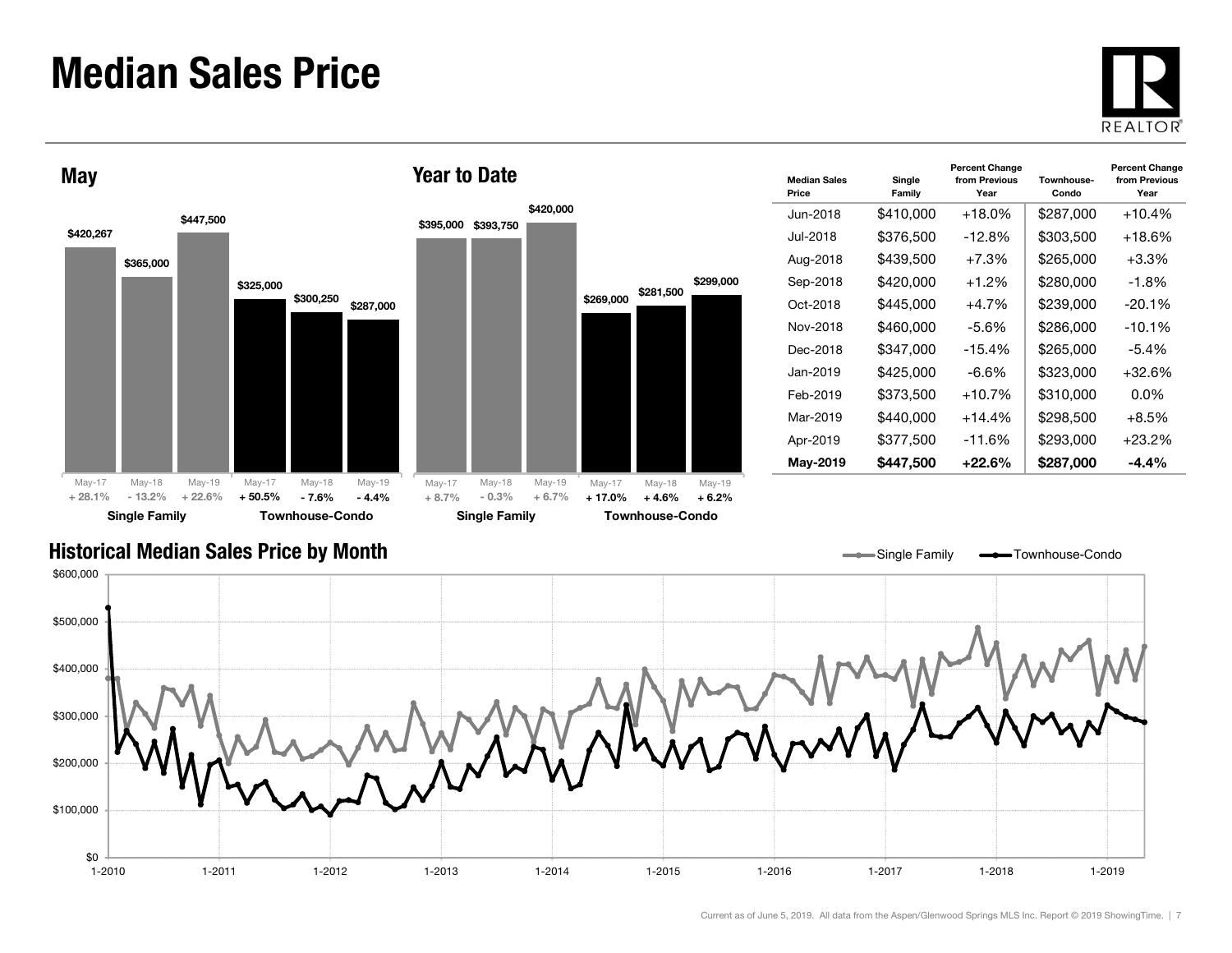#### Average Sales Price





| Avg. Sales Price | Single<br>Family | <b>Percent Change</b><br>from Previous<br>Year | Townhouse-<br>Condo | <b>Percent Change</b><br>from Previous<br>Year |
|------------------|------------------|------------------------------------------------|---------------------|------------------------------------------------|
| Jun-2018         | \$466,308        | +11.8%                                         | \$329,558           | $+12.7%$                                       |
| .Jul-2018        | \$465,268        | $-5.4%$                                        | \$336,746           | $+18.2\%$                                      |
| Aug-2018         | \$488,597        | +6.3%                                          | \$317,671           | $+15.5%$                                       |
| Sep-2018         | \$472,620        | +2.0%                                          | \$297,579           | -5.9%                                          |
| Oct-2018         | \$530,896        | $+3.5%$                                        | \$274,791           | $-16.2%$                                       |
| Nov-2018         | \$515,306        | $+3.3\%$                                       | \$308,208           | -7.7%                                          |
| Dec-2018         | \$429,924        | -8.8%                                          | \$316,352           | -2.8%                                          |
| Jan-2019.        | \$536.241        | $+2.2\%$                                       | \$351.087           | $+19.6%$                                       |
| Feb-2019         | \$454,422        | +1.8%                                          | \$322,869           | $+4.9%$                                        |
| Mar-2019         | \$522,253        | $+11.1%$                                       | \$332,304           | $+8.1\%$                                       |
| Apr-2019         | \$478,817        | $-2.7%$                                        | \$314.100           | $+12.9%$                                       |
| May-2019         | \$558,293        | $+29.6%$                                       | \$301,546           | $-12.1\%$                                      |

#### Historical Average Sales Price by Month

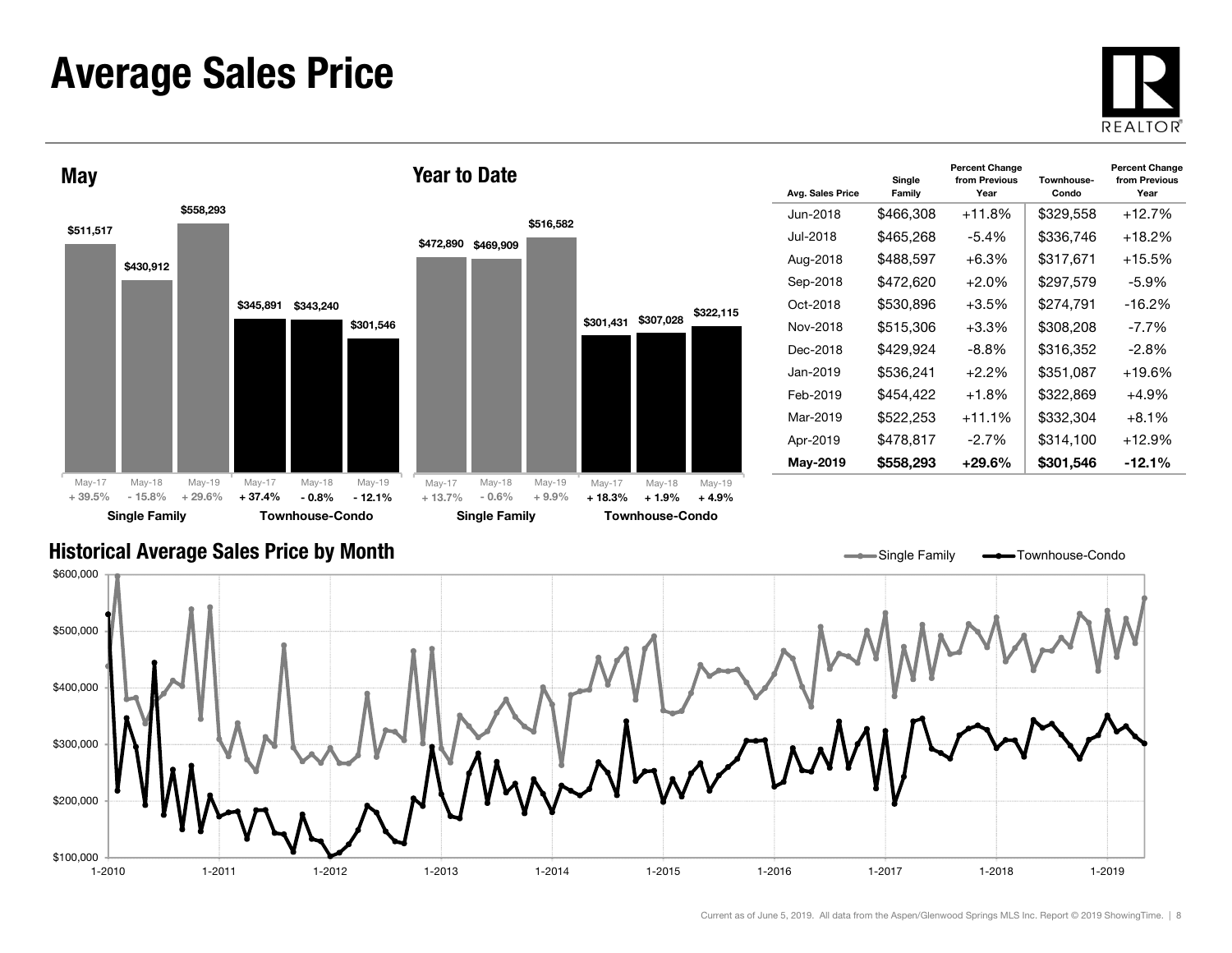#### Percent of List Price Received





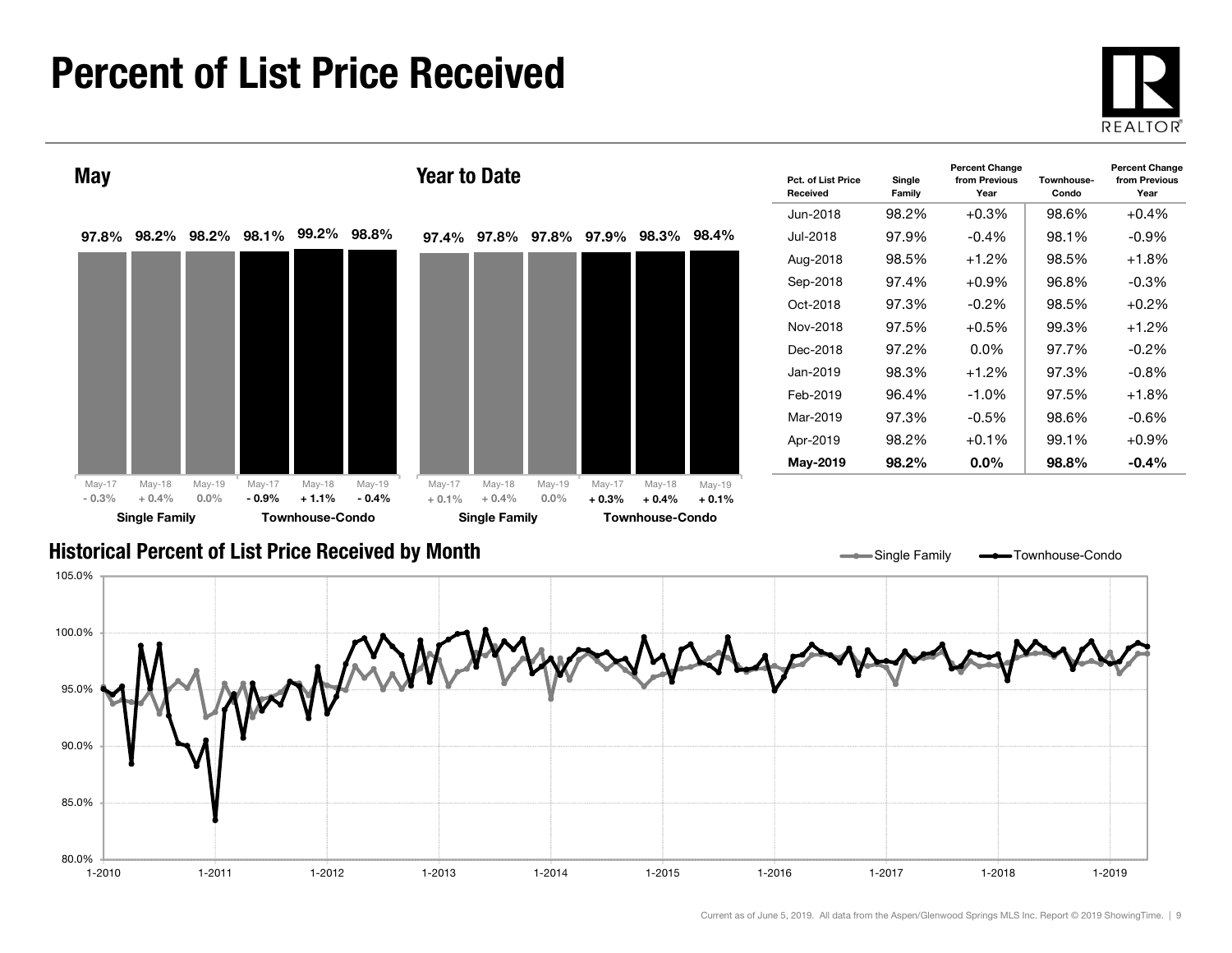### Days on Market Until Sale





| Days on Market<br><b>Until Sale</b> | Single<br>Family | <b>Percent Change</b><br>from Previous<br>Year | Townhouse-<br>Condo | <b>Percent Change</b><br>from Previous<br>Year |
|-------------------------------------|------------------|------------------------------------------------|---------------------|------------------------------------------------|
| Jun-2018                            | 57               | $-29.6%$                                       | 78                  | $+11.4%$                                       |
| .Jul-2018                           | 63               | $-7.4\%$                                       | 72                  | -7.7%                                          |
| Aug-2018                            | 59               | $-26.3%$                                       | 39                  | $-56.2%$                                       |
| Sep-2018                            | 68               | $-20.9%$                                       | 64                  | $-20.0\%$                                      |
| Oct-2018                            | 78               | $-24.3%$                                       | 74                  | +37.0%                                         |
| Nov-2018                            | 57               | $-8.1%$                                        | 58                  | $-40.8%$                                       |
| Dec-2018                            | 78               | $-3.7%$                                        | 80                  | +21.2%                                         |
| Jan-2019                            | 78               | $-18.8%$                                       | 110                 | $+8.9%$                                        |
| Feb-2019                            | 113              | $+18.9%$                                       | 103                 | $+8.4%$                                        |
| Mar-2019                            | 104              | $+23.8%$                                       | 83                  | $+50.9%$                                       |
| Apr-2019                            | 71               | $-14.5%$                                       | 61                  | $-26.5%$                                       |
| May-2019                            | 85               | $+46.6%$                                       | 64                  | $+4.9%$                                        |

#### Historical Days on Market Until Sale by Month

0

50

100

150

200

250

300



80

1-2010 1-2011 1-2012 1-2013 1-2014 1-2015 1-2016 1-2017 1-2018 1-2019

1-2019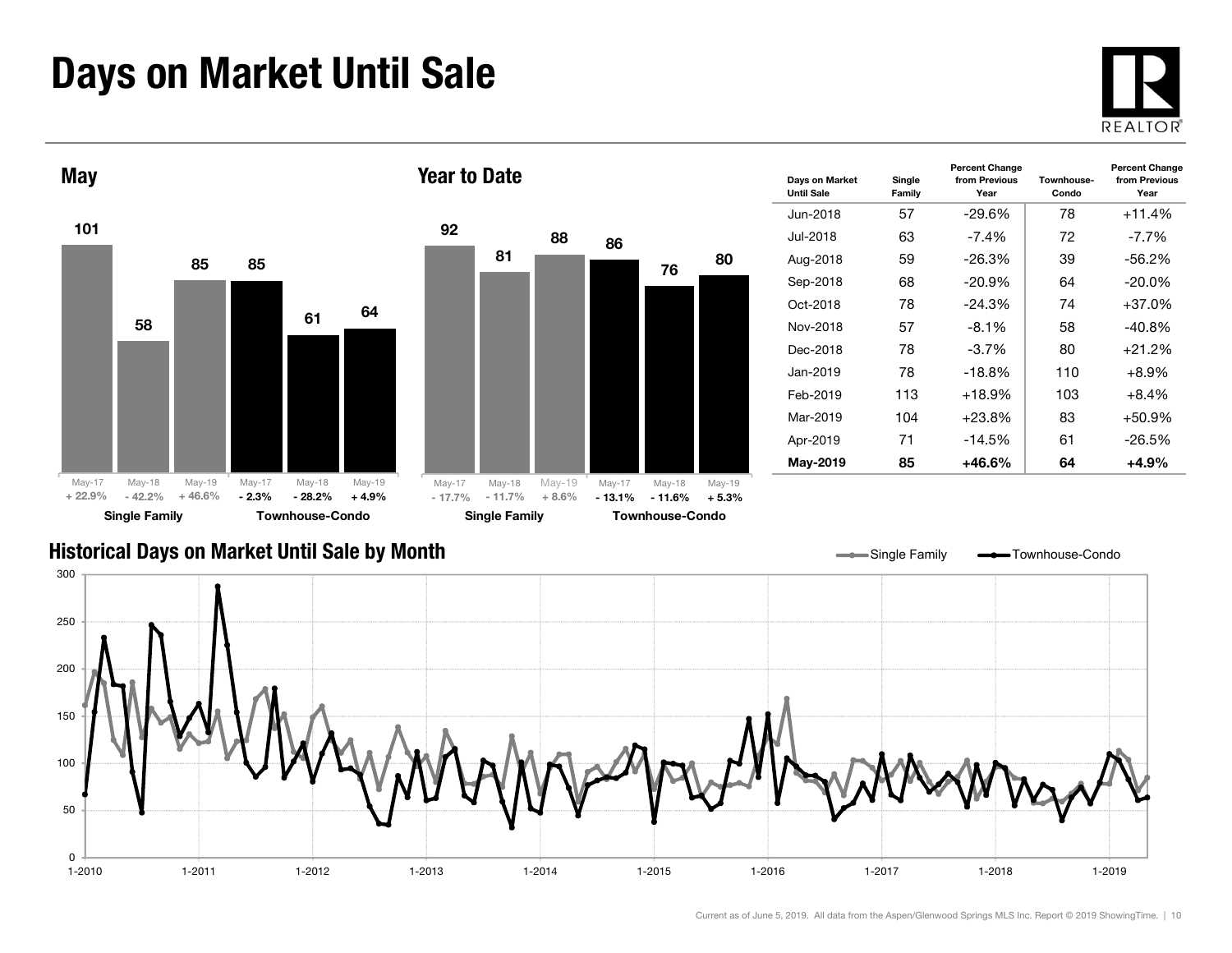## Housing Affordability Index





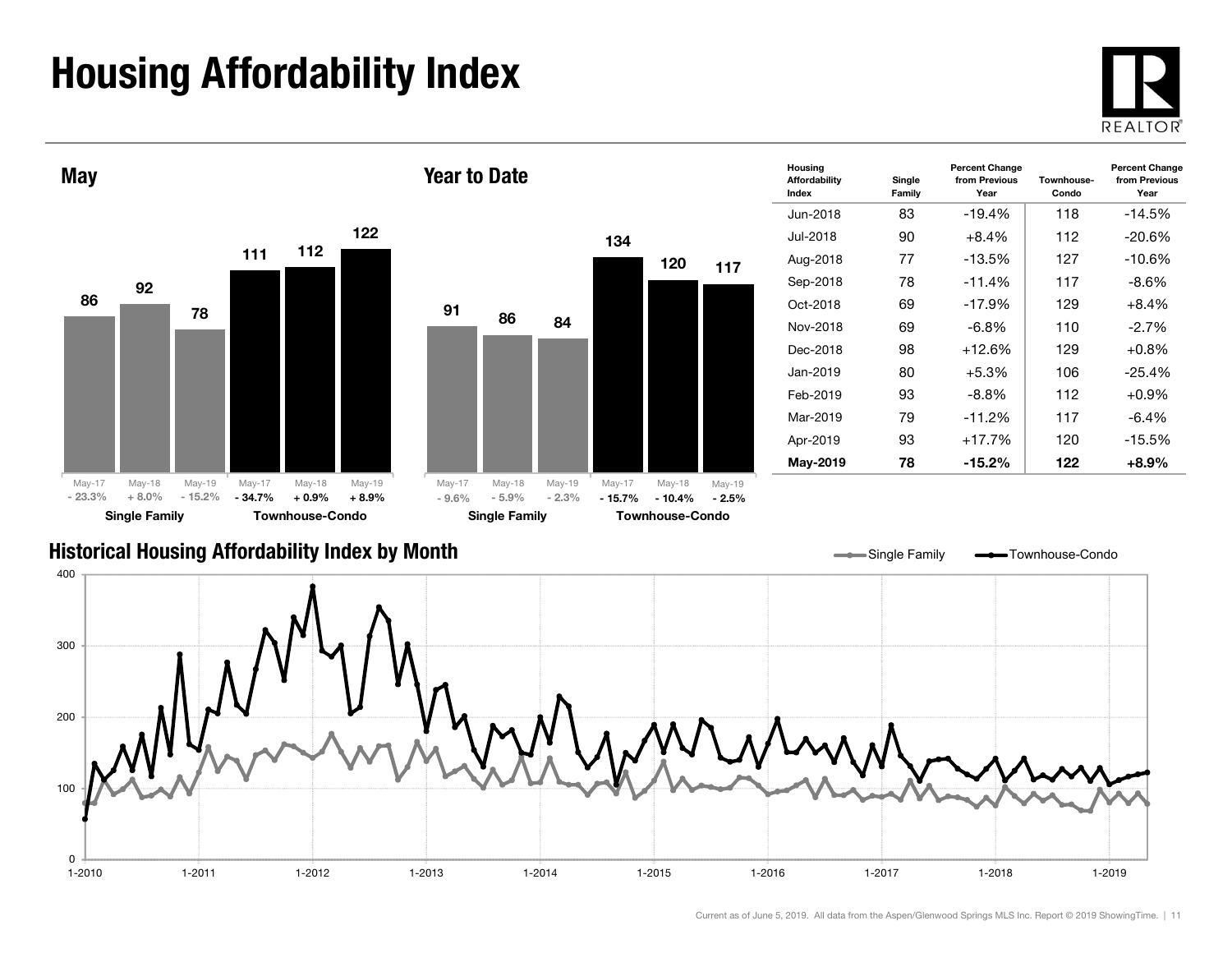### Inventory of Active Listings





#### Historical Inventory of Active Listings by Month



Single Family **-** Townhouse-Condo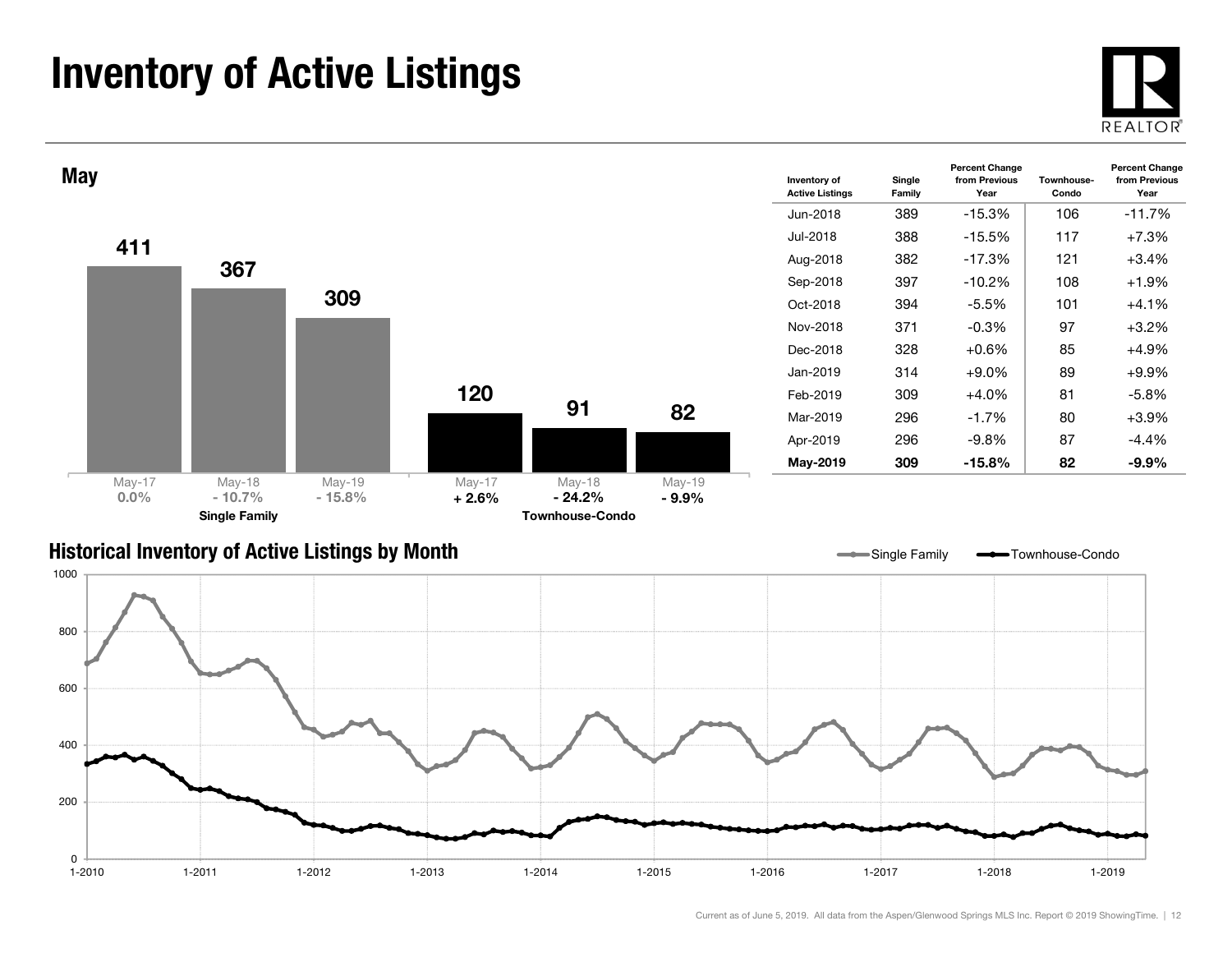### Months Supply of Inventory

0 $1 - 2010$ 

10

20





1-2010 1-2011 1-2012 1-2013 1-2014 1-2015 1-2016 1-2017 1-2018 1-2019

1-2019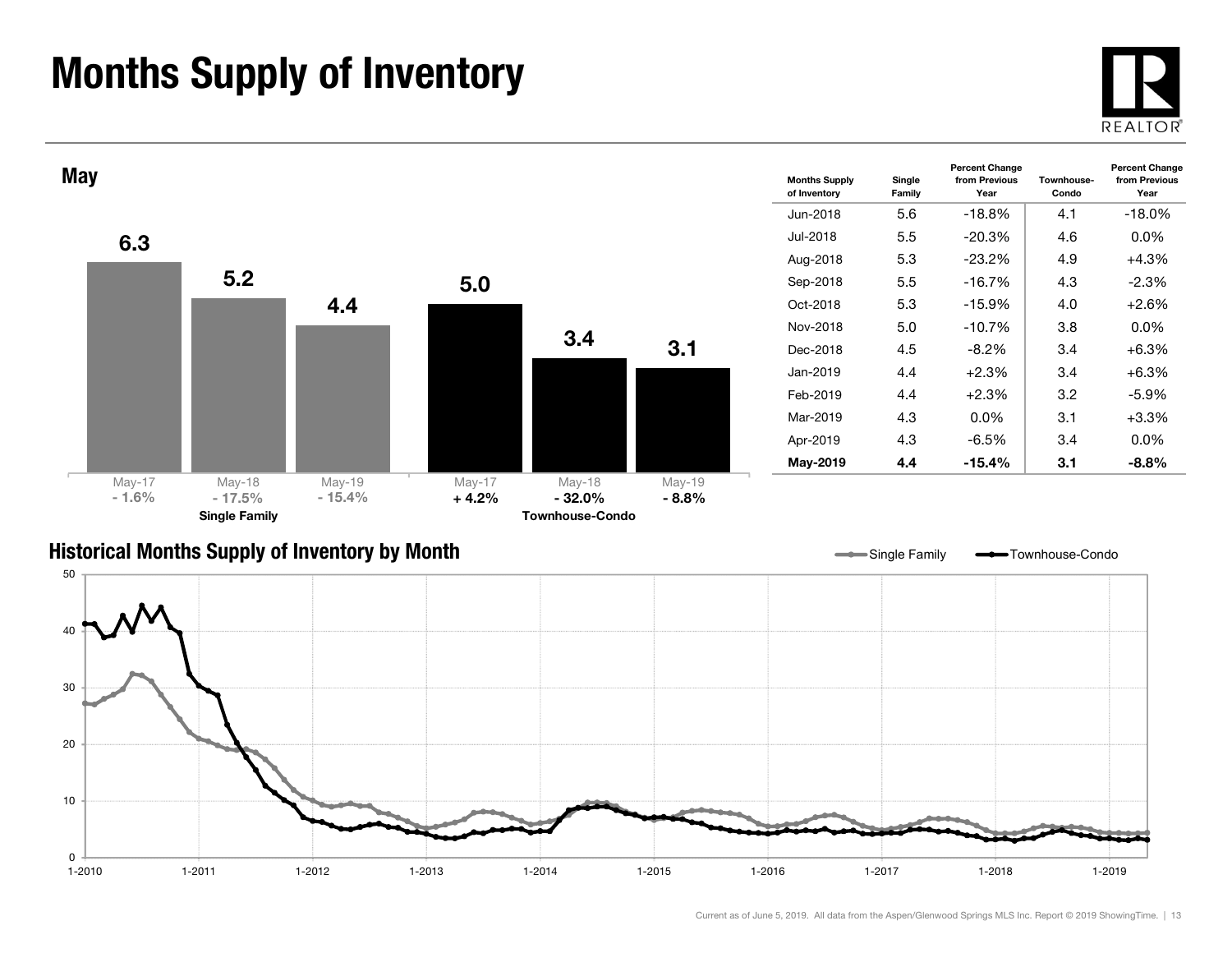### Total Market Overview

Key metrics by report Month and for year-to-date (YTD) starting from the first of the year.



| <b>Key Metrics</b>                 | <b>Historical Sparkbars</b>                                    | 5-2018    | 5-2019    | Percent Change | <b>YTD 2018 YTD 2019</b> |           | Percent Change |
|------------------------------------|----------------------------------------------------------------|-----------|-----------|----------------|--------------------------|-----------|----------------|
| <b>New Listings</b>                | 6-2017<br>10-2017<br>2-2018<br>10-2018<br>6-2018<br>2-2019     | 192       | 178       | $-7.3%$        | 707                      | 647       | $-8.5%$        |
| <b>Pending Sales</b>               | 2-2019<br>6-2017<br>10-2017<br>2-2018                          | 119       | 133       | $+11.8%$       | 517                      | 516       | $-0.2%$        |
| <b>Sold Listings</b>               | 10-2017<br>2-2018<br>6-2018<br>10-2018<br>2-2019<br>6-2017     | 109       | 129       | $+18.3%$       | 438                      | 415       | $-5.3%$        |
| <b>Median Sales Price</b>          | 6-2017<br>10-2017<br>2-2018<br>6-2018<br>2-2019<br>10-2018     | \$335,000 | \$385,000 | $+14.9%$       | \$343,000                | \$369,000 | $+7.6%$        |
| <b>Avg. Sales Price</b>            | 6-2017<br>10-2017<br>2-2018<br>6-2018<br>10-2018<br>2-2019     | \$406,782 | \$484,652 | $+19.1%$       | \$426,772                | \$457,539 | $+7.2%$        |
| <b>Pct. of List Price Received</b> | 10-2017<br>6-2017<br>2-2018<br>$6 - 2018$<br>10-2018<br>2-2019 | 98.5%     | 98.3%     | $-0.2%$        | 97.9%                    | 98.0%     | $+0.1%$        |
| <b>Days on Market</b>              | 10-2018<br>6-2017<br>$2 - 2018$<br>6-2018<br>10-2017<br>2-2019 | 59        | 79        | $+33.9%$       | 80                       | 86        | $+7.5%$        |
| <b>Affordability Index</b>         | $2 - 2018$<br>6-2017<br>10-2017<br>6-2018<br>10-2018<br>2-2019 | 101       | 91        | $-9.9%$        | 98                       | 95        | $-3.1%$        |
| <b>Active Listings</b>             | 2-2018<br>2-2019<br>6-2017<br>6-2018<br>10-2018<br>10-2017     | 458       | 391       | $-14.6%$       |                          |           |                |
| <b>Months Supply</b>               | 6-2017<br>6-2018<br>10-2018<br>2-2019<br>10-2017<br>2-2018     | 4.7       | 4.1       | $-12.8%$       |                          |           |                |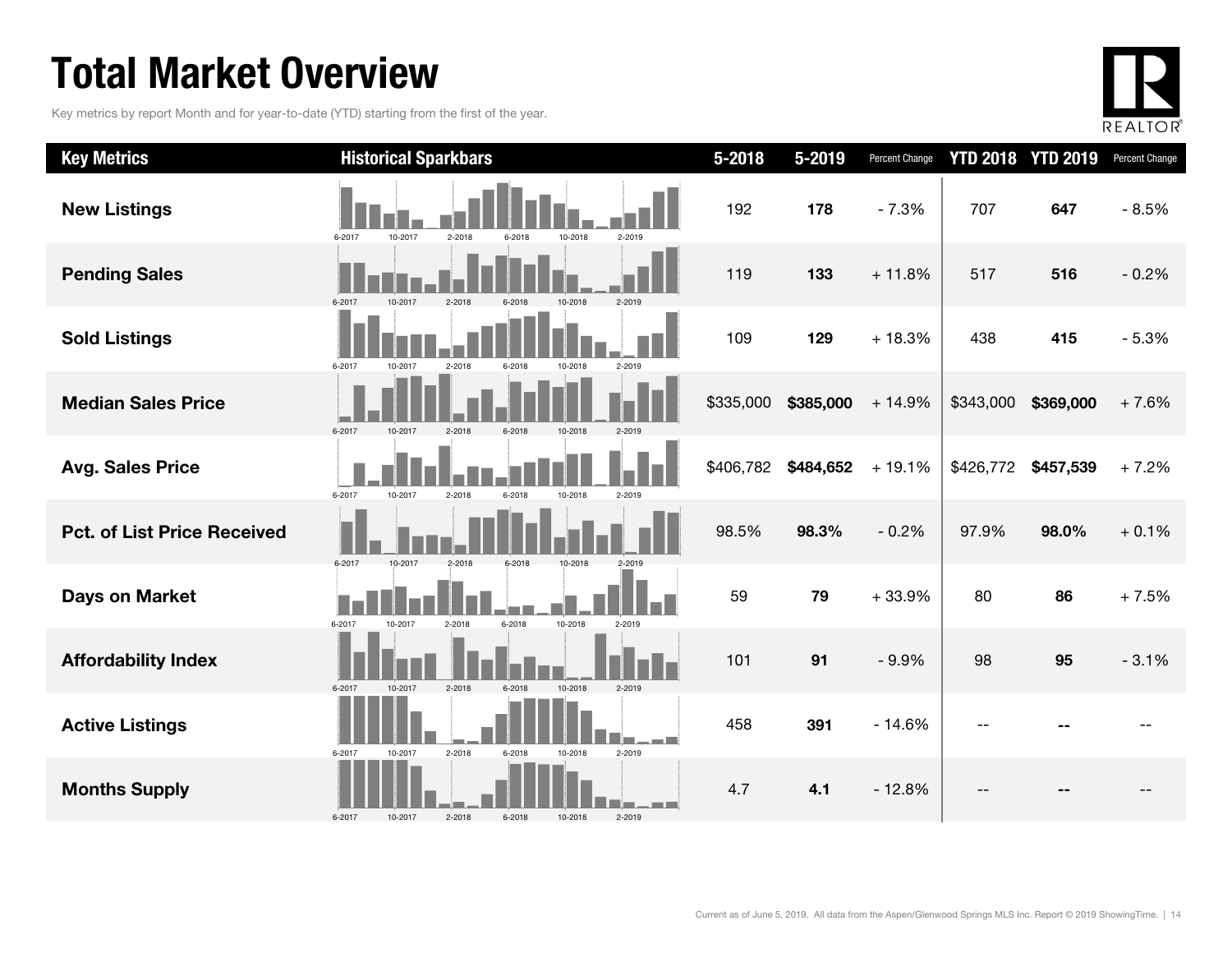|  |  |  | <b>Closed Sales</b> |
|--|--|--|---------------------|
|  |  |  |                     |

Actual sales that have closed in a given month.



458

391

| By Price Range – All Properties – Rolling 12 Months<br>By Property Type<br>$5 - 2019$<br>5-2018<br>■5-2019<br>$5 - 2018$ |               |                  |                  |        |                  |                          |        |                  |                  |              |           |                          |               |                |                          |        |                |          |
|--------------------------------------------------------------------------------------------------------------------------|---------------|------------------|------------------|--------|------------------|--------------------------|--------|------------------|------------------|--------------|-----------|--------------------------|---------------|----------------|--------------------------|--------|----------------|----------|
| 517<br>432<br>407                                                                                                        | 512           | 192<br>180       | 29               | 33     | 8<br>3           | 3                        |        | $\overline{2}$   | 0                |              | 0         |                          | 847           | 842            | 318                      | 313    | 1,165          | 1,155    |
| $-5.8%$<br>$-1.0%$                                                                                                       |               | $+6.7%$          | $+13.8%$         |        | $+166.7%$        | $-66.7%$                 |        | $+100.0\%$       |                  |              | $-$       |                          | $-0.6%$       |                | $-1.6%$                  |        | $-0.9%$        |          |
| $<$ \$300K<br>\$300K to \$599K                                                                                           |               | \$600K to \$999K | \$1.0M to \$1.4M |        | \$1.5M to \$1.9M | \$2.0M to \$2.5M         |        | \$2.5M to \$4.9M | \$5.0M to \$9.9M |              | $$10.0M+$ |                          | Singe Family  |                | Townhouse-Condo          |        | All Properties |          |
| <b>Rolling 12 Months</b><br><b>Compared to Prior Month</b>                                                               |               |                  |                  |        |                  |                          |        |                  |                  | Year to Date |           |                          |               |                |                          |        |                |          |
|                                                                                                                          | Single Family |                  |                  |        | Condo            |                          |        | Single Family    |                  |              | Condo     |                          | Single Family |                | Condo                    |        |                |          |
| <b>By Price Range</b>                                                                                                    | 5-2018        | 5-2019           | Change           | 5-2018 | 5-2019           | Change                   | 4-2019 | 5-2019           | Change           | 4-2019       | 5-2019    | Change                   | 5-2018        | 5-2019         | Change                   | 5-2018 | 5-2019         | Change   |
| \$299,999 and Below                                                                                                      | 248           | 230              | $-7.3%$          | 184    | 177              | $-3.8%$                  | 19     | 19               | 0.0%             | 13           | 21        | $+61.5%$                 | 97            | 73             | $-24.7%$                 | 67     | 64             | $-4.5%$  |
| \$300,000 to \$599,999                                                                                                   | 407           | 396              | $-2.7%$          | 110    | 116              | $+5.5%$                  | 32     | 50               | $+56.3%$         | 12           | 15        | $+25.0%$                 | 156           | 136            | $-12.8%$                 | 41     | 55             | $+34.1%$ |
| \$600,000 to \$999,999                                                                                                   | 157           | 173              | $+10.2%$         | 23     | 19               | - 17.4%                  | 12     | 15               | $+25.0%$         | U            |           | $- -$                    | 55            | 64             | $+16.4%$                 |        | 6              | - 14.3%  |
| \$1,000,000 to \$1,499,999                                                                                               | 28            | 32               | $+14.3%$         |        |                  | 0.0%                     |        | 6                | $+100.0\%$       |              | 0         | $\overline{\phantom{m}}$ | 10            | 12             | $+20.0%$                 |        |                | $0.0\%$  |
| \$1,500,00 to \$1,999,999                                                                                                | 3             | 8                | + 166.7%         |        |                  | $- -$                    |        |                  | $\sim$ $\sim$    |              | U         | $\overline{\phantom{m}}$ |               | $\overline{2}$ | $+100.0\%$               |        |                | --       |
| \$2,000,000 to \$2,499,999                                                                                               | 3             |                  | $-66.7%$         |        |                  | $- -$                    |        |                  | $\sim$ $\sim$    |              |           | $- -$                    |               | 0              | $-100.0%$                |        |                |          |
| \$2,500,000 to \$4,999,999                                                                                               |               | 2                | 100.0%           |        |                  | $\overline{\phantom{a}}$ |        |                  | $\sim$ $\sim$    |              |           | $\overline{\phantom{m}}$ |               | 2              | $+100.0%$                |        |                |          |
| \$5,000,000 to \$9,999,999                                                                                               |               |                  | $- -$            |        |                  | $- -$                    |        |                  | $- -$            |              |           | $- -$                    |               |                | $\overline{\phantom{m}}$ |        |                |          |

All Price Ranges 847 842 - 0.6% 318 313 - 1.6% 66 92 + 39.4% 25 37 + 48.0% 322 289 - 10.2% 116 126 + 8.6%

\$10,000,000 and Above 0 0 -- 0 0 -- 0 0 -- 0 0 -- 0 0 -- 0 0 --

#### Inventory of Active Listings

A measure of the number of homes available for sale at a given time.



| Year over Year             |        |               |           |        |        |                          |        |               | <b>Compared to Prior Month</b> |        |        | <b>Year to Date</b> |               |                                       |  |
|----------------------------|--------|---------------|-----------|--------|--------|--------------------------|--------|---------------|--------------------------------|--------|--------|---------------------|---------------|---------------------------------------|--|
|                            |        | Single Family |           |        | Condo  |                          |        | Single Family |                                | Condo  |        |                     | Single Family | Condo                                 |  |
| <b>By Price Range</b>      | 5-2018 | $5 - 2019$    | Change    | 5-2018 | 5-2019 | Change                   | 4-2019 | 5-2019        | Change                         | 4-2019 | 5-2019 | Change              |               |                                       |  |
| \$299,999 and Below        | 52     | 24            | $-53.8%$  | 30     | 32     | $+6.7%$                  | 18     | 24            | $+33.3%$                       | 39     | 32     | $-17.9%$            |               | There are no year-to-date figures for |  |
| \$300,000 to \$599,999     | 128    | 88            | $-31.3%$  | 38     | 31     | $-18.4%$                 | 80     | 88            | $+10.0\%$                      | 26     | 31     | $+19.2%$            |               | inventory because it is simply a      |  |
| \$600,000 to \$999,999     | 92     | 94            | $+2.2%$   | 17     | 13     | $-23.5%$                 | 90     | 94            | $+4.4%$                        | 16     | 13     | $-18.8%$            |               | snapshot frozen in time at the end of |  |
| \$1,000,000 to \$1,499,999 | 44     | 37            | - 15.9%   |        |        | $0.0\%$                  | 42     | 37            | $-11.9%$                       |        |        | $-20.0%$            |               | each month. It does not add up over a |  |
| \$1,500,00 to \$1,999,999  | 25     | 37            | $+48.0\%$ | 2      |        | $-50.0%$                 | 38     | 37            | $-2.6%$                        |        |        | $0.0\%$             |               | period of months.                     |  |
| \$2,000,000 to \$2,499,999 | 11     | 3             | - 72.7%   | 0      |        | $- -$                    |        | 3             | $-40.0\%$                      | 0      |        | $- -$               |               |                                       |  |
| \$2,500,000 to \$4,999,999 | 11     | 20            | ⊦ 81.8%   | 0      |        | $\overline{\phantom{a}}$ | 18     | 20            | $+11.1%$                       |        |        | $\qquad \qquad -$   |               |                                       |  |
| \$5,000,000 to \$9,999,999 | 4      | 6             | + 50.0%   | 0      |        | $- -$                    |        | 6             | $+20.0%$                       | 0      |        | $- -$               |               |                                       |  |
| \$10,000,000 and Above     | 0      |               | $- -$     |        |        | $- -$                    |        | 0             | $- -$                          |        |        | $- -$               |               |                                       |  |
| <b>All Price Ranges</b>    | 367    | 309           | $-15.8%$  | 91     | 82     | $-9.9%$                  | 296    | 309           | $+4.4%$                        | 87     | 82     | $-5.7%$             |               |                                       |  |